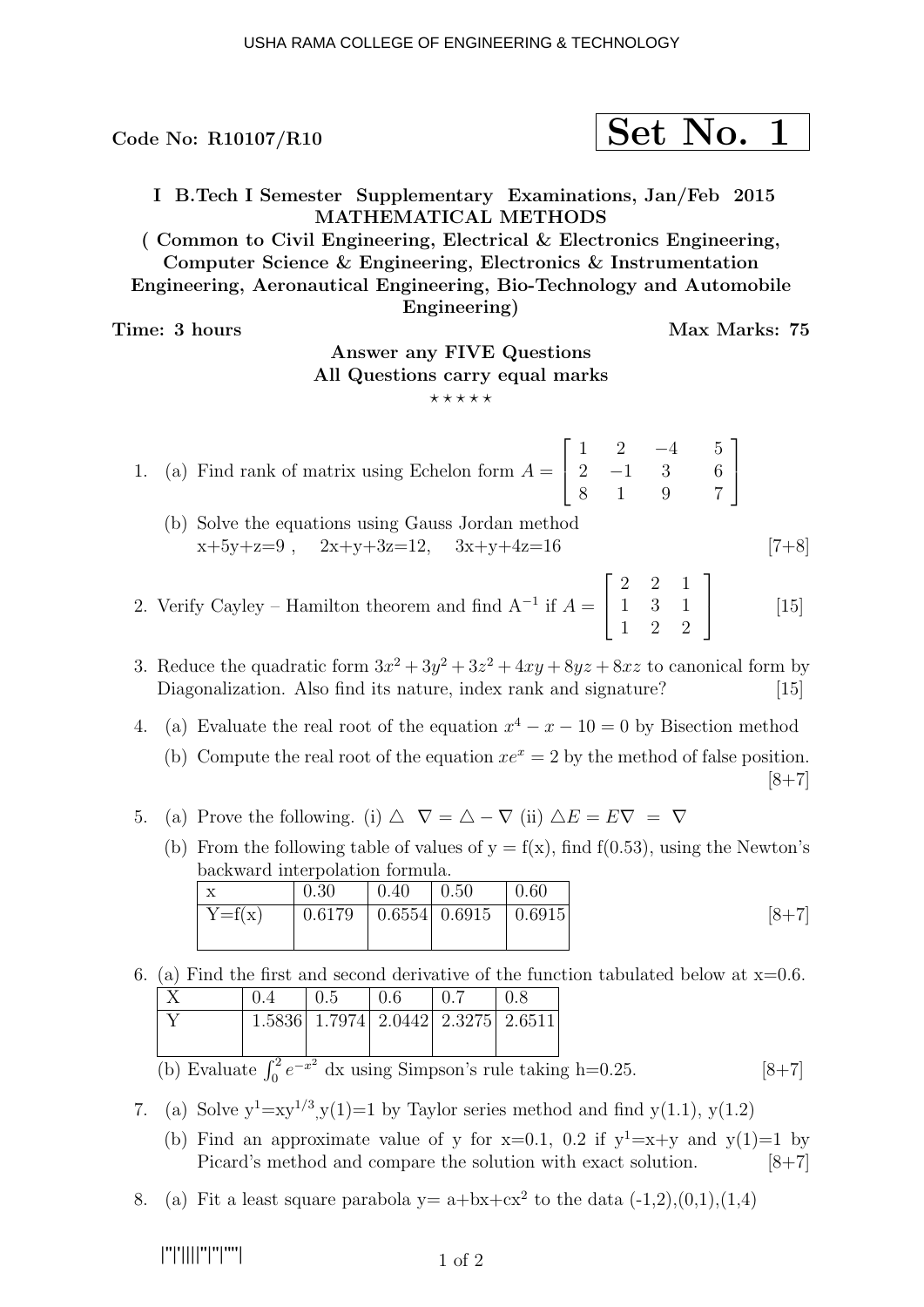### USHA RAMA COLLEGE OF ENGINEERING & TECHNOLOGY



(b) By the method of least squares fit a straight line to the following data

| $- -$<br>$\overline{A}$ | $\overline{\phantom{0}}$            | ᆂ  | --<br>-- | —<br>ΤÛ | ി<br>∠∪ |             |
|-------------------------|-------------------------------------|----|----------|---------|---------|-------------|
|                         | --<br>$\overline{1}$ $\overline{0}$ | エジ | റി<br>∠ບ | 26      | വ<br>ЭU | $\check{ }$ |

 $\star\star\star\star\star$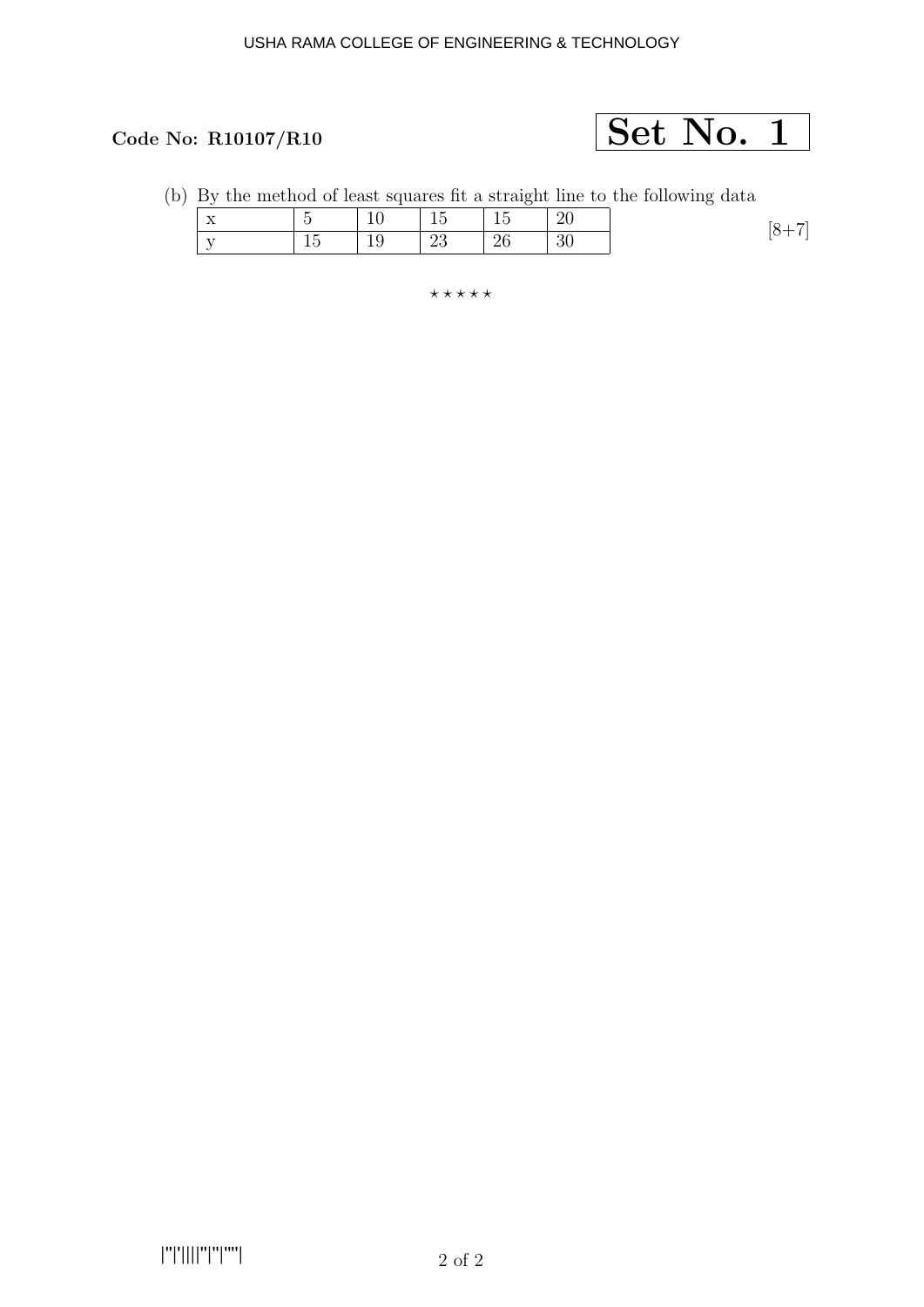Code No:  $R10107/R10$ 

$$
\fbox{Set No. 2}
$$

I B.Tech I Semester Supplementary Examinations, Jan/Feb 2015 MATHEMATICAL METHODS

( Common to Civil Engineering, Electrical & Electronics Engineering, Computer Science & Engineering, Electronics & Instrumentation Engineering, Aeronautical Engineering, Bio-Technology and Automobile Engineering)

Time: 3 hours Max Marks: 75

## Answer any FIVE Questions All Questions carry equal marks

 $***$ \*\*

- 1. (a) Find rank using Echelon form  $A =$  $\sqrt{ }$  $\Bigg\}$ 1 2 −1 −3 4 3 6 3 3 1 7 6 −2 −4 2 6 1 −3 9 12 1  $\begin{array}{c} \hline \end{array}$ (b) Solve by Gauss Seidal method  $6x_1+x_2+x_3=105$ ,  $4x_1+8$  $5x_1+4x_2-10x_3=65$  [7+8]
- 2. Find Eigen Vectors of  $A =$  $\sqrt{ }$  $\overline{\phantom{a}}$ 1 0 1 1 4 3 0 2 0 1 [15]
- 3. Reduce the quadratic form  $2x_1^2 + 9x_2^2 + 6x_3^2 + 8x_1x_2 + 6x_1x_3 + 8x_2x_3$  to canonical from by diagonalization and find the corresponding linear transformation. Also find the rank, index and signature. [15]
- 4. (a) Compute the real root of the equation  $e^x \tan x = 1$  ly Iteration method (b) Find a real root of the equation  $x^3$ -x=4 using Newton-Raphson's method. [8+7]
- 5. (a) Evaluate  $\triangle^2$   $\left[\frac{5x+6}{x^2+5x+6}\right]$ , given that  $h = 1$ 
	- (b) If  $u_0 = 5$ ,  $u_1 = 11$ ,  $u_2 = 40$ ,  $u_3 = 22$ ,  $u_4 = 140$ , find  $u_5$  given that the general term is represented by a fourth degree polynomial.  $[8+7]$

6. (a)A curve is expressed by the following values of x and y. Find the slope at  $x=1.5$ 

| $\sim$ $\sim$<br>$\overline{ }$ |     | -<br>v.∪             | $\overline{\phantom{0}}$ | -<br>⊥∙∪ | $\overline{\phantom{0}}$ |
|---------------------------------|-----|----------------------|--------------------------|----------|--------------------------|
|                                 | v.4 | $\sim$ $\sim$<br>∪⊶ບ | ∪.∠±                     | ∪.⊥∪     | $\sim$ $\sim$<br>v.vo    |

(b) Evaluate  $\int_1^3$  $\frac{1}{x}dx$  using Simpson's rule with 4 strips and 8 strips. [8+7]

- 7. (a) Solve  $y^1=1-y$ ,  $y(0)=0$  by Euler's method and find y at  $x=0.1$ , 0.2
	- (b) Solve  $y^1 = y-x$ ,  $y(0) = 2$ , h=0.2, by fourth order R-K method and hence find  $y(0.2)$  [7+8]

8. (a) Fit a least square parabola  $y = a + bx + cx^2$  to the following data

(b) Fit a straight line of the form  $y = a + bx$  to the following data

| $-$<br>-43-<br>$-$ |   | —    |   |    | -- |  |
|--------------------|---|------|---|----|----|--|
| . .                | - | $ -$ | ້ | vv | 90 |  |

|''|'||||''|''|''''|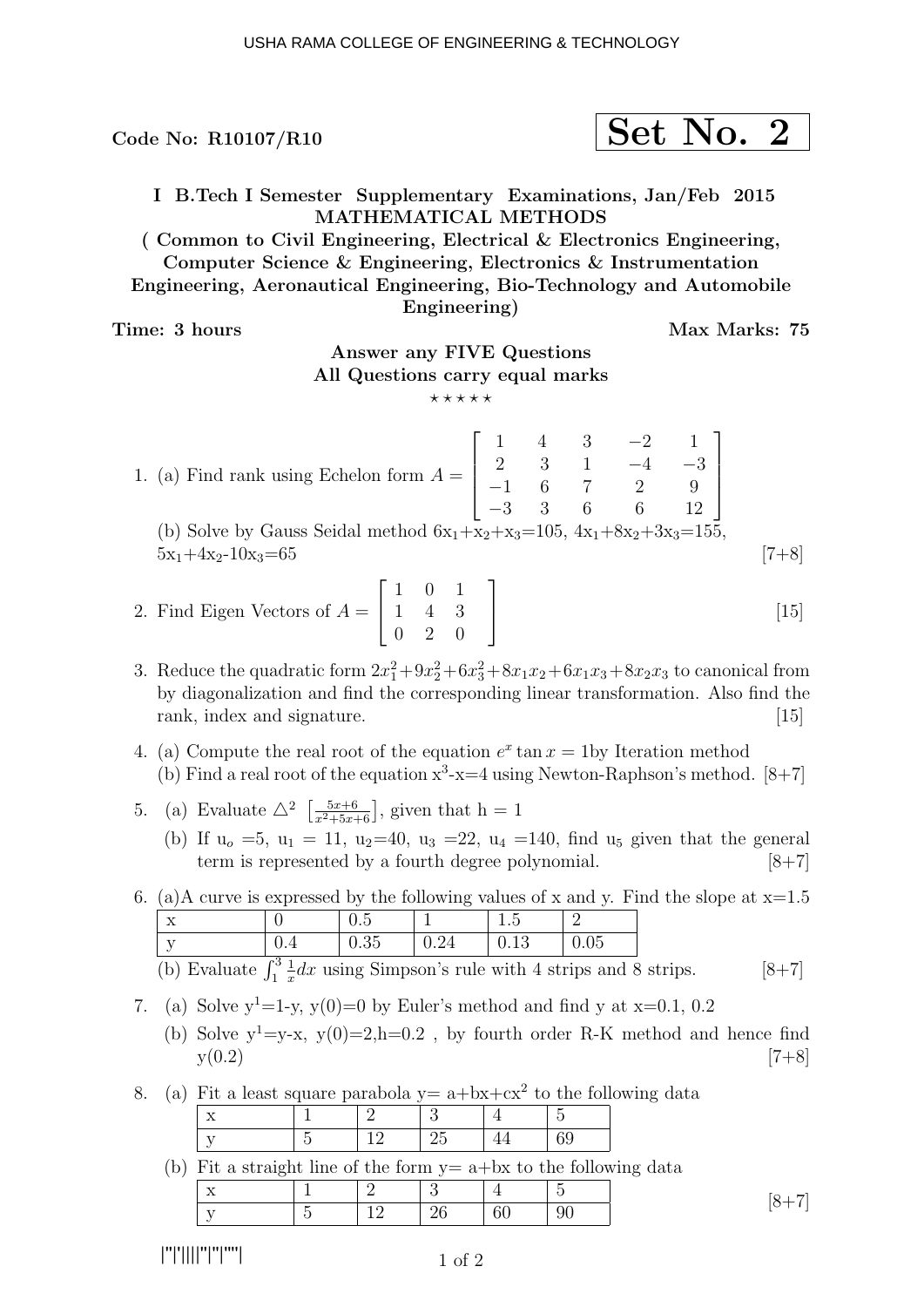

 $***$ \*\*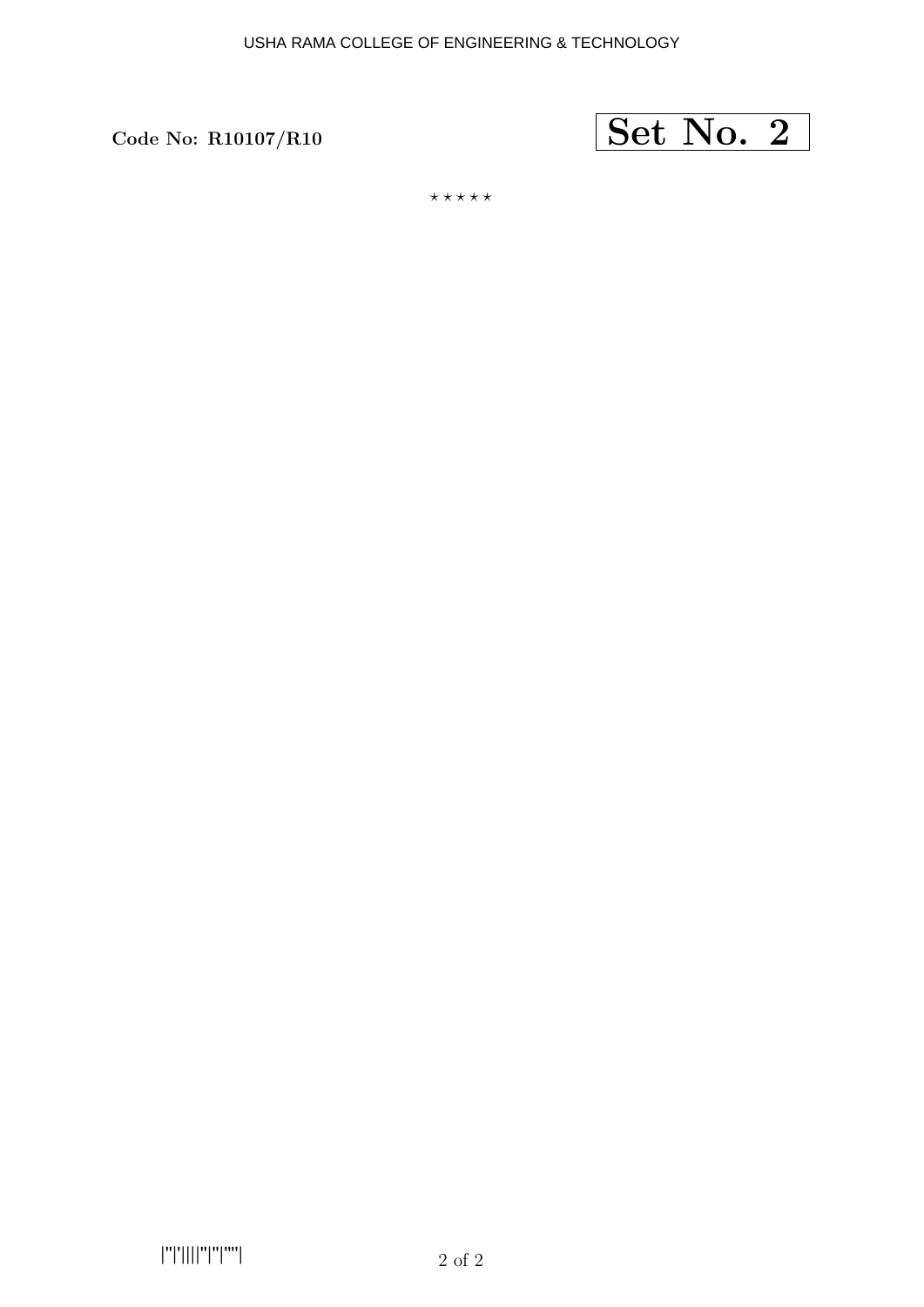Code No: R10107/R10  $\vert$  Set No. 3

I B.Tech I Semester Supplementary Examinations, Jan/Feb 2015 MATHEMATICAL METHODS

( Common to Civil Engineering, Electrical & Electronics Engineering, Computer Science & Engineering, Electronics & Instrumentation Engineering, Aeronautical Engineering, Bio-Technology and Automobile Engineering)

Time: 3 hours Max Marks: 75

## Answer any FIVE Questions All Questions carry equal marks

 $***$ \*\*

1. (a) Find rank of matrix using Normal form  $A =$  $\sqrt{ }$  $\overline{\phantom{a}}$ 1 2 3  $2 -2 1$ 3 0 4  $-2$ 3 1 1  $\overline{1}$ 

(b) Solve system of equations, if consistent  $2x-y-z=2$ ,  $x+2y+z=2$ ,  $4x-7y-5z=2$  $[7+8]$ 

- 2. Find Eigen vectors of  $A =$  $\sqrt{ }$  $\overline{1}$ 2 2 1 1 3 1 1 2 2 1 [15]
- 3. Using Lagrange's reduction Reduce the quadratic form  $x_1^2 + 4x_2^2 + x_3^2 - 4x_1x_2 + 2x_1x_3 - 4x_2x_3$  to canonical form . Also find its nature, rank signature and the linear transformation. [15]
- 4. (a) Prove that  $\sqrt[k]{a}$  can be evaluated by using the iterative procedure  $x_{n+1} = \frac{1}{b}$  $\frac{1}{b} \{ (b-1)x_n + \frac{a}{x_n^{b-1}} \}$  $\frac{a}{x_n^{b-1}}$ }and hence find  $\sqrt[3]{2}$ 
	- (b) Find the real root of the equation  $x^3 x 1 = 0$  by Bisection method. [7+8]
- 5. (a) The values of annuities for certain ages are given for the following ages. Find the annuity at age  $27\,\frac{1}{2}$  using Gauss's forward interpolation formula

| $\overline{\phantom{a}}$ |          | $\overline{\phantom{a}}$ |        | __     |        |
|--------------------------|----------|--------------------------|--------|--------|--------|
| Age:                     | າເ<br>∠ປ | 26                       | $\sim$ | 28     | 29     |
| Annuity:                 | 16.195   | 15.919                   | 15.630 | 15.326 | 15.006 |
|                          |          |                          |        |        |        |

(b) Find f(2.5) using Newton's forward formula from the following table X 0 1 2 3 4 5 6  $\overline{Y}$  0 1 16 81 256 625 1296 [8+7]

6. (a) From the following table, obtain the value of  $\frac{d^2y}{dx^2}$  at the point  $x = 1.04$ 

| $\mathbf{V}$<br>7651<br>7563<br>473<br>7739<br>7895<br>0.7<br>0.7<br>U. (<br>౦∠౦ | $\mathbf{r}$<br>Δ. | $0.96\,$ | 0.98 | 1.00 | 1.02 | 1.04 |
|----------------------------------------------------------------------------------|--------------------|----------|------|------|------|------|
|                                                                                  |                    |          |      |      |      |      |

<sup>(</sup>b) Evaluate  $\int_0^4 e^x dx$ , using Simpson's rules. Also compare your result with the value.  $[8+7]$ 

- 7. (a) Apply Milne's predictor corrector method to find y(0.4) by obtaining the Solution of  $\frac{dy}{dx} = y + x^2$ , y(0)=2 and the initial values by Taylor series method
	- (b) Solve  $y^1=3x+y/2$ ,  $y(o)=1$ , h=0.1 by R-K method and hence find  $y(o.2)$  [8+7]

|''|'||||''|''|''''|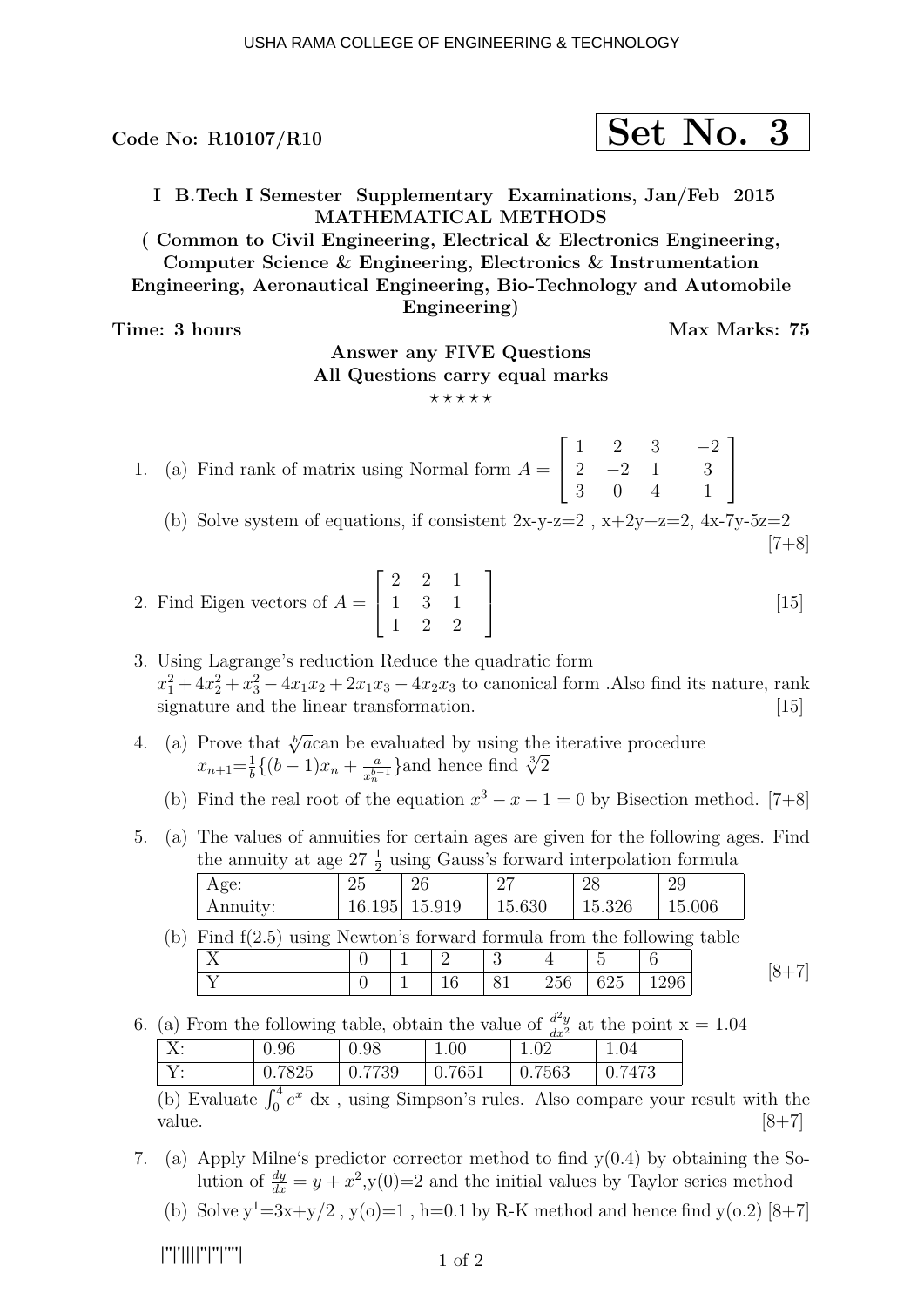### USHA RAMA COLLEGE OF ENGINEERING & TECHNOLOGY



8. (a) Fit a second degree polynomial to the following data by the method of least squares

(b) Fit a straight line of the form  $y= a+bx$  to the following data

| $ -$<br>$\overline{ }$ | -<br>-                               |    |                    | -               | <b>.</b> |
|------------------------|--------------------------------------|----|--------------------|-----------------|----------|
|                        | $\Omega$<br>$\overline{\phantom{0}}$ | ŦĄ | --<br>$\sim$<br>ບບ | п.<br><u>vo</u> | ◡        |

 $***$ \*\*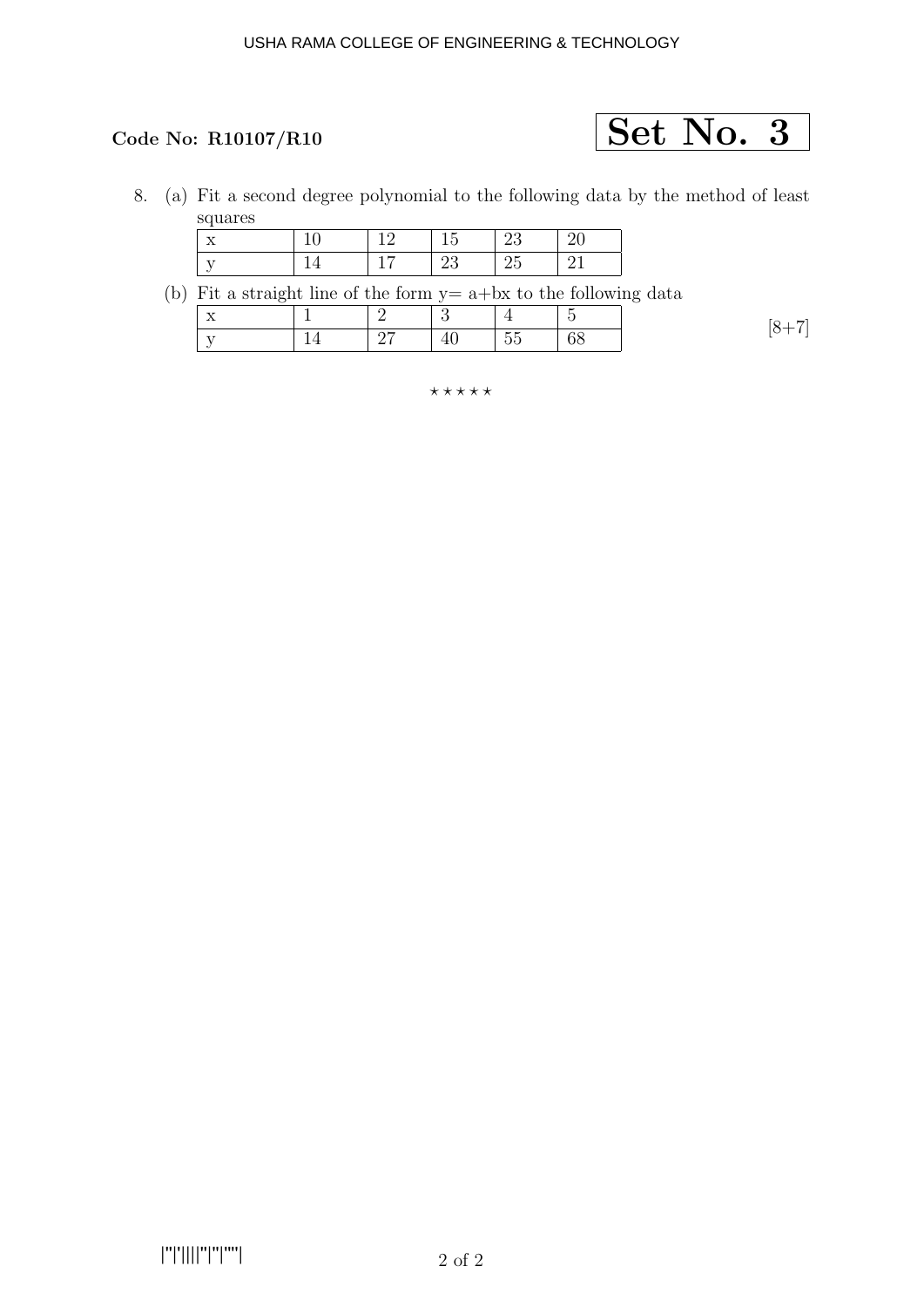I B.Tech I Semester Supplementary Examinations, Jan/Feb 2015 MATHEMATICAL METHODS

( Common to Civil Engineering, Electrical & Electronics Engineering, Computer Science & Engineering, Electronics & Instrumentation Engineering, Aeronautical Engineering, Bio-Technology and Automobile Engineering)

Time: 3 hours Max Marks: 75

# Answer any FIVE Questions All Questions carry equal marks

 $***$ \*\*

- 1. (a) Find rank of matrix using Echelon form  $A =$  $\sqrt{ }$  $\overline{\phantom{a}}$  $\frac{1}{2}$   $\frac{1}{2}$   $\frac{-1}{4}$  $\begin{array}{ccc} 2 & -3 & 4 \\ 2 & 2 & 3 \end{array}$  $3 -2 3$ 
	- (b) Solve the equations using Gauss Jordan method  $x_1+x_2+x_3=8$ ,  $2x_1+3x_2+2x_3=19$ ,  $4x_1+2x_2+3x_3=23$  [7+8]
- 2. Find Eigen Vectors of  $A =$  $\sqrt{ }$  $\overline{\phantom{a}}$  $\begin{matrix}8 & -6 & 2\\ 6 & 7 & 5\end{matrix}$ <sup>−</sup>6 7 <sup>−</sup><sup>4</sup> 2  $-4$  3 1 [15]

3. (a) Find the nature of the quadratic form  $5x^2 + 5y^2 + 14z^2 + 2xy - 16yz - 8zx$ (b) If  $A = \begin{bmatrix} 1 & 0 \\ 0 & 3 \end{bmatrix}$  then find  $A^{50}$  [8+7]

- 4. (a) Using Newton-Raphson's method compute  $\sqrt{41}$  correct to four decimal places.
	- (b) Find a real root of the equation  $e^x = x+2$  in the interval [1, 1.4] using bisection method.  $[8+7]$

|  | 5. (a) Find the value of y from the following data at $x = 0.47$ |  |  |  |  |  |  |  |  |  |
|--|------------------------------------------------------------------|--|--|--|--|--|--|--|--|--|
|  | $\mathbf{v}$                                                     |  |  |  |  |  |  |  |  |  |
|  |                                                                  |  |  |  |  |  |  |  |  |  |

(b) Use Lagrange's interpolation formula, find f(4) from the following data. x  $1 \t 2 \t 5 \t 6 \t 9$  $\frac{x}{y = f(x)}$  2 8 17 20 35 [8+7]

6. (a) The population of a certain town (as obtained from census data) is shown in the following table:

| Year                                                           | '891 | 1901 | 1911 | 1921 | 1931 |
|----------------------------------------------------------------|------|------|------|------|------|
| Population (in                                                 | 46   | 66   |      | 93   |      |
| thousand                                                       |      |      |      |      |      |
| Estimate the rate of growth of the penulation in the year 1001 |      |      |      |      |      |

Estimate the rate of growth of the population in the year 1921

(b) When a train is moving at 30 m/sec, steam is shut off and brakes are applied. The speed of the train per second after t seconds is given by

| $\mathbf{m}$<br>ïme<br>υ.                 |           | -                    | C<br>ΤÛ                     | $\tilde{\phantom{a}}$<br>ŦΩ | റ∩<br>∠∪         | o۳<br>∠ບ   | ററ<br>৩∪       | $\Omega$ $\sim$<br>ಀಀ | 46              |
|-------------------------------------------|-----------|----------------------|-----------------------------|-----------------------------|------------------|------------|----------------|-----------------------|-----------------|
| ∼<br>T<br>Speed<br>$\sqrt{ }$<br><b>.</b> | ററ<br>-30 | $\sim$<br>∠≖<br>$ -$ | $\Omega$<br>--<br>v<br>エフ・ワ | $\sim$<br>ΤO                | $\Omega$<br>10.U | <b>LL.</b> | <b>A</b><br>ΙV | -<br>ం.౦              | $\cdot$ $\circ$ |

|''|'||||''|''|''''|

Code No: R10107/R10  $\left|\int \int \mathbf{Set} \, \mathbf{No.} \, 4\right|$ 

1

 $\overline{\phantom{a}}$